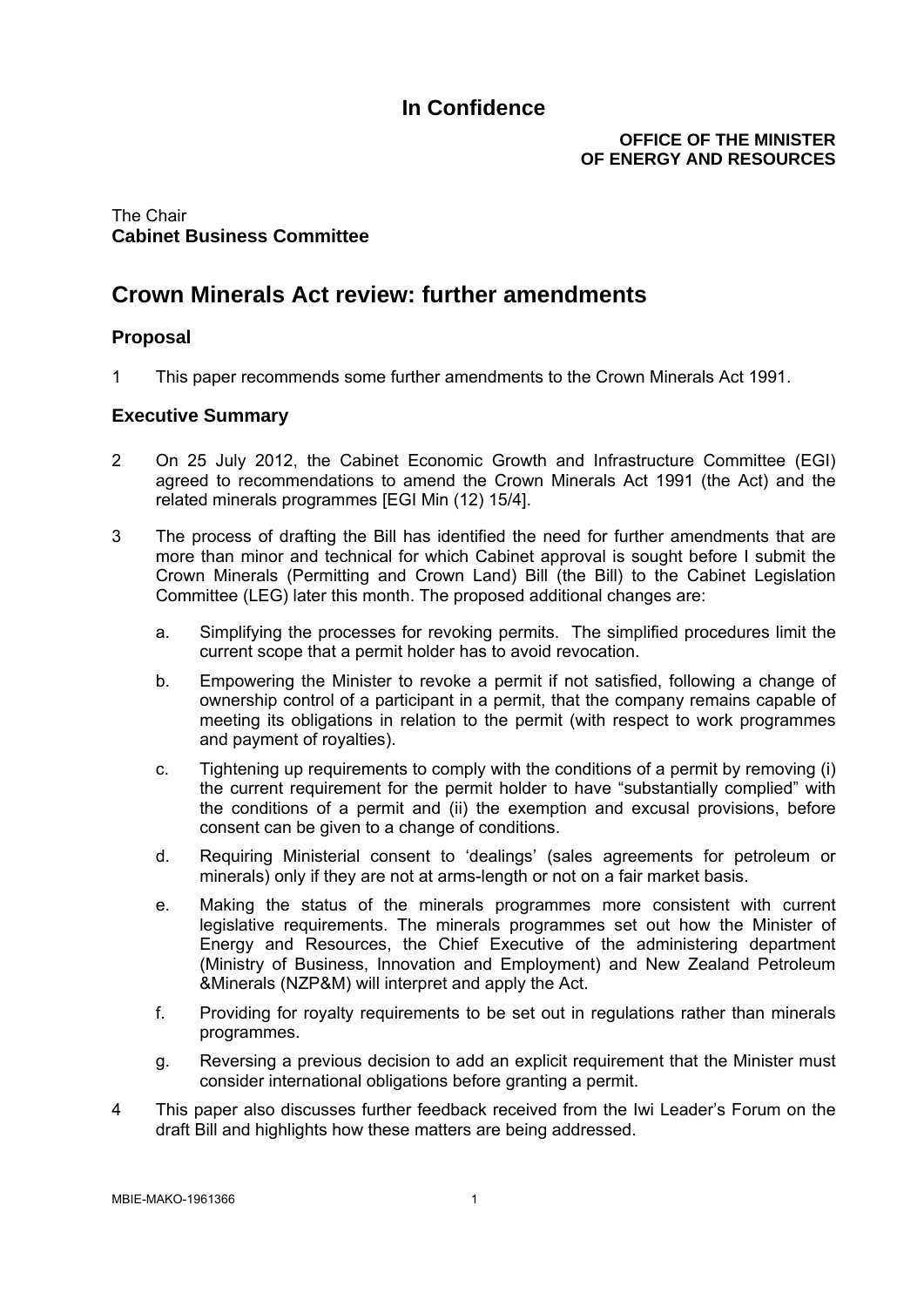### **Background**

- 5 On 20 February 2012, Cabinet agreed to the release of a discussion paper titled *Review of the Crown Minerals Act 1991 Regime*[CAB Min (12) 5/7].On 25 July 2012, EGI agreed to recommendations to amend the Act and the related minerals programmes [EGI Min (12) 15/4].
- 6 Several new or revised policies are proposed for the Bill and the minerals programmes. These have emerged during the Bill drafting process.
- 7 On 23 August 2012 officials met with selected industry and iwi representatives to discuss the proposed Bill and the matters covered in this paper.<sup>1</sup> Where appropriate, comments by industry representatives have been taken into account in the preparation of this paper. The iwi representative identified substantive concerns with the drafting of the Bill which are commented on in a later section.

### **Proposed new or amended policy provisions**

#### *Revocation*

1

- 8 The current revocation procedures in section 39 of the Act for breaches of the conditions of prospecting, exploration and mining permits are cumbersome, and resource and timeconsuming. The procedures include rights of appeal (merits review) to the High Court, and for the permit to remain in effect pending the outcome of any appeal.
- 9 These provisions are not fit for purpose under the revised regime which places greater weight on delivery of key work programme elements under permits. The current processes deter revocation proceedings for non-compliance with permit conditions. This can delay freeing-up land for re-allocation to new operators and investors for extended periods. In the last four years, only three permits have been revoked for non-compliance with work programme conditions, of which two were unsuccessfully appealed.
- 10 The Australian approach to revocation<sup>2</sup> is simpler and more effective and provides stronger incentives for parties to comply with the conditions of permits. I propose that our approach follows the Australian model, as follows:
	- a. The Act set out the following specific grounds for revocation:
		- i. Contravention of a condition of a permit, the Act or the regulations.
		- ii. Non-payment of monies owing to the Crown 90 days after the due date.
	- b. The Minister of Energy and Resources provides a Notice of Intention to revoke the permit with reasons.
	- c. The permit holder has 20 working days to remedy the breach or to make any comments which it wants the Minister to consider before making a final decision.
	- d. Revocation by notice if the Minister decides to revoke the permit.

<sup>&</sup>lt;sup>1</sup>The industry bodies represented were Straterra, Petroleum Exploration and Production Association of New Zealand (PEPANZ) and the New Zealand Minerals Industry Association (MIA). A technical advisor to the Iwi Leaders Forum

was also present.<br><sup>2</sup> Set out in the Offshore Petroleum and Greenhouse Gas Storage Act 2006. Decisions are taken jointly by the Federal and relevant State ministers (called the Joint Authority).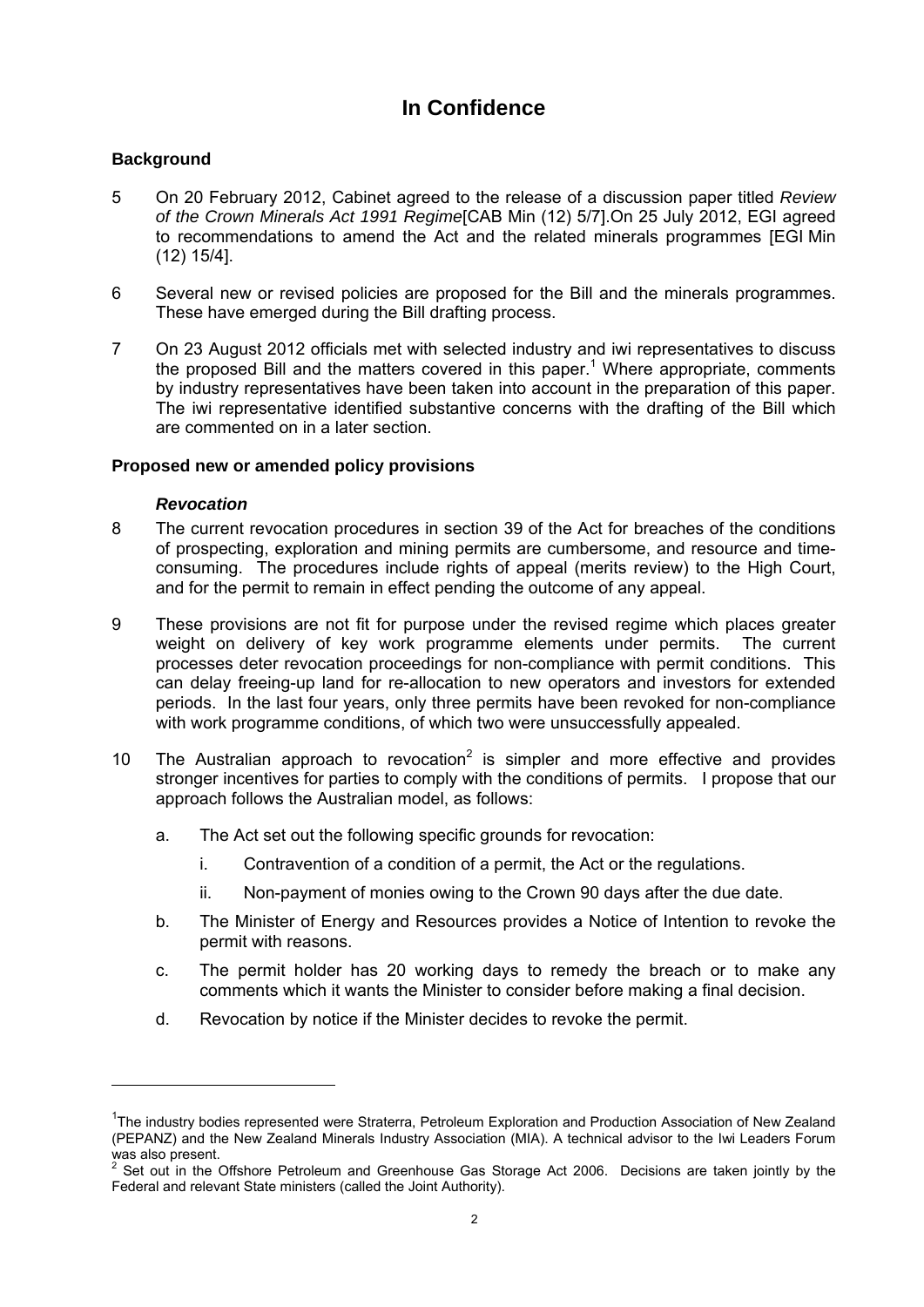- 11 The Australian regime does not provide any right of appeal to a court on the Minister's decision, although judicial review is available. Judicial review provides a remedy (normally requiring the decisions to be made again) if the Minister incorrectly interprets or applies the law, e.g. by taking into account irrelevant considerations, not taking into account relevant considerations or not following correct procedures.
- 12 However, I do not think that we should go as far as the Australian regime by not providing for any appeal rights. In my view, it would be more appropriate to continue to provide appeal rights but limit them to appeals on points of law. This is consistent with the provisions of the Exclusive Economic Zone and Continental Shelf (Environmental Effects) Bill which limits appeals on decisions by the Environmental Protection Authority to points of law. Limiting appeal rights to points of law will be opposed by industry.
- 13 Removing merits appeals reduces the scope for permit holders to delay revocation and tie up minerals acreage. Principles of natural justice would be retained by ensuring permit holders have the right to set out their views before a revocation decision is made.
- 14 Revocation would remain a last resort. The Minister and NZP&M will continue to prefer to work with the permit holder to ensure it complies with its permit conditions (particularly work programmes). However, more effective revocation processes will improve incentives for permit holders to comply with the conditions of their permits.

### *Criteria for changes to conditions of permits*

- 15 As set out in the discussion paper, it is proposed that compliance with the conditions of permits be more actively managed (e.g. through annual work programme meetings) and that processes and criteria for changes to permit conditions be tightened and made more explicit. This is particularly important where exploration permits have been allocated by competitive tender on the basis of stage work programme bids. The integrity of the bidding process is undermined if winning bidders can subsequently obtain a change to their committed work programmes in other than exceptional circumstances.
- 16 At present, when considering changes to permits, the Minister needs to be satisfied that the permit holder has "substantially complied" with the conditions of the permit when granting approval for the change. This provides undue scope for dispute and is no longer appropriate in the new regime.
- 17 I propose that the current requirement for the permit holder to have "substantially complied" with the conditions of a permit in section 38 of the Act, along with the exemption and excusal provisions in section 2(3), be deleted. Instead, the Bill will describe the procedural steps involved in submitting and considering changes to conditions, with detailed criteria for consenting to changes in permit conditions set out in the minerals programmes. These criteria will include matters such as force majeure events, inability to obtain a drilling rig despite best efforts, and delays in obtaining consents under other legislation where the delay is not due to failure or default on the part of the permit holder.

### *Transfers and dealings*

18 Section 41 of the Act currently requires the Minister of Energy and Resources to give consent to transfers of an interest in a permit to another person. The purpose of this is to ensure that the transferee has the financial and/or technical capability to meet the obligations of the permit (e.g. to meet work programme commitments and pay fees and royalties). Under section 41, the transfer has no legal effect unless the Minister consents to it.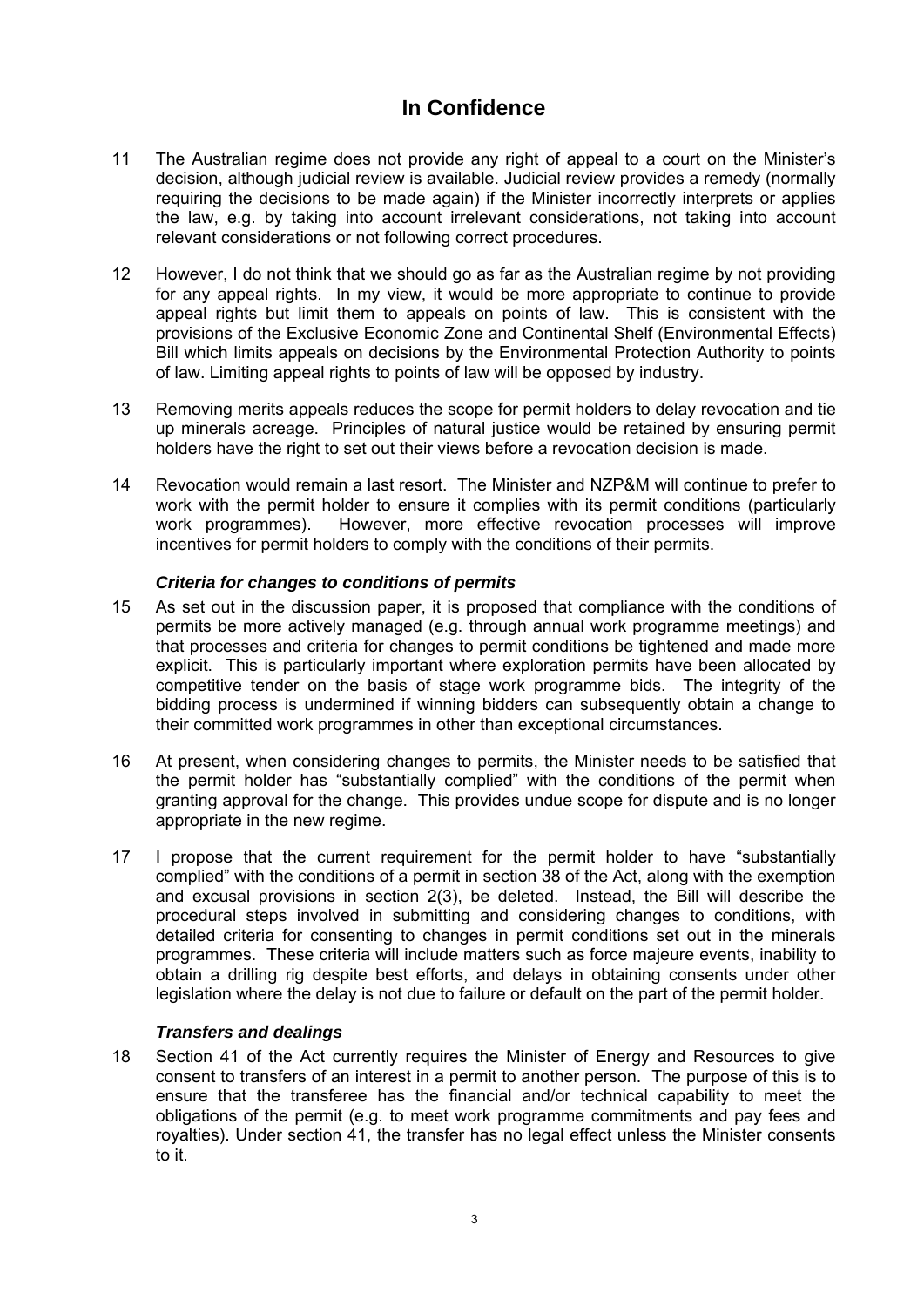- 19 Similar considerations need to apply to a 'change of ownership control' of a company that holds an interest in a permit (or of a parent company providing a financial guarantee) to ensure that the company continues to have the financial capability to meet the obligations of the company under the permit. I propose that if the Minister is not satisfied that the company, under new ownership, continues to have the capability to meet the obligations set out in the permit, the Minister may revoke the permit.
- 20 Section 41 also requires the Minister to consent to 'dealings' (sales agreements for petroleum or minerals) which affect the proceeds of production, because of the potential effect on royalty liabilities.
- 21 I previously proposed that for certain classes of agreements, consent will be deemed to be granted unless the Minister advises the permit holder otherwise. Based on further consideration and industry consultation, I propose that the provision is streamlined to require the Minister's consent only to 'dealings' which are not at arms-length or not on a fair market basis. This significantly reduces the volume of dealings that will need to be considered whilst ensuring those which are directly relevant to Crown's revenue continue to be captured.

### *Status of minerals programmes*

- 22 Minerals programmes are extensively used and referred to by the industry, NZP&M and other interested parties. However, they are a unique instrument: they have legal force; are issued by the Governor-General by Order in Council on the recommendation of the Minister; are binding on the Minister; and contain some provisions (such as requirements to pay royalties) that more conventionally appear in primary legislation or regulations.
- 23 The following is proposed to ensure the minerals programmes are more compatible with the provisions of the Legislation Bill:
	- a. The royalty provisions of the current minerals programmes will be made into regulations (with appropriate empowering provisions in the Act).
	- b. New minerals programmes and changes to minerals programmes will be issued by the Minister.
	- c. The minerals programmes will be a regulation for the purposes of the Regulations (Disallowance) Act 1989, but not for the purposes of the Acts and Regulations Publication Act 1989.<sup>3</sup>

#### *International obligations*

1

24 Many international obligations address health and safety and environmental (HSE) matters and are already picked up in existing legislation (for example the Maritime Transport Act 1994). In order to take due account of further relevant international obligations (while not duplicating the HSE related obligations) it was previously agreed the Act be amended to require a narrow consideration of relevant international obligations when the Minister is granting a permit.

 $3$ If the minerals programmes were subject to the Acts and Regulations Publication Act 1989, the Parliamentary Counsel Office would need to draft them. This is not considered appropriate given the dual nature of minerals programmes, which set out how the Minister will interpret and apply the provisions in the Act and act as a prospectus for Crown minerals. The minerals programmes are not currently subject to the Acts and Regulations Publication Act 1989.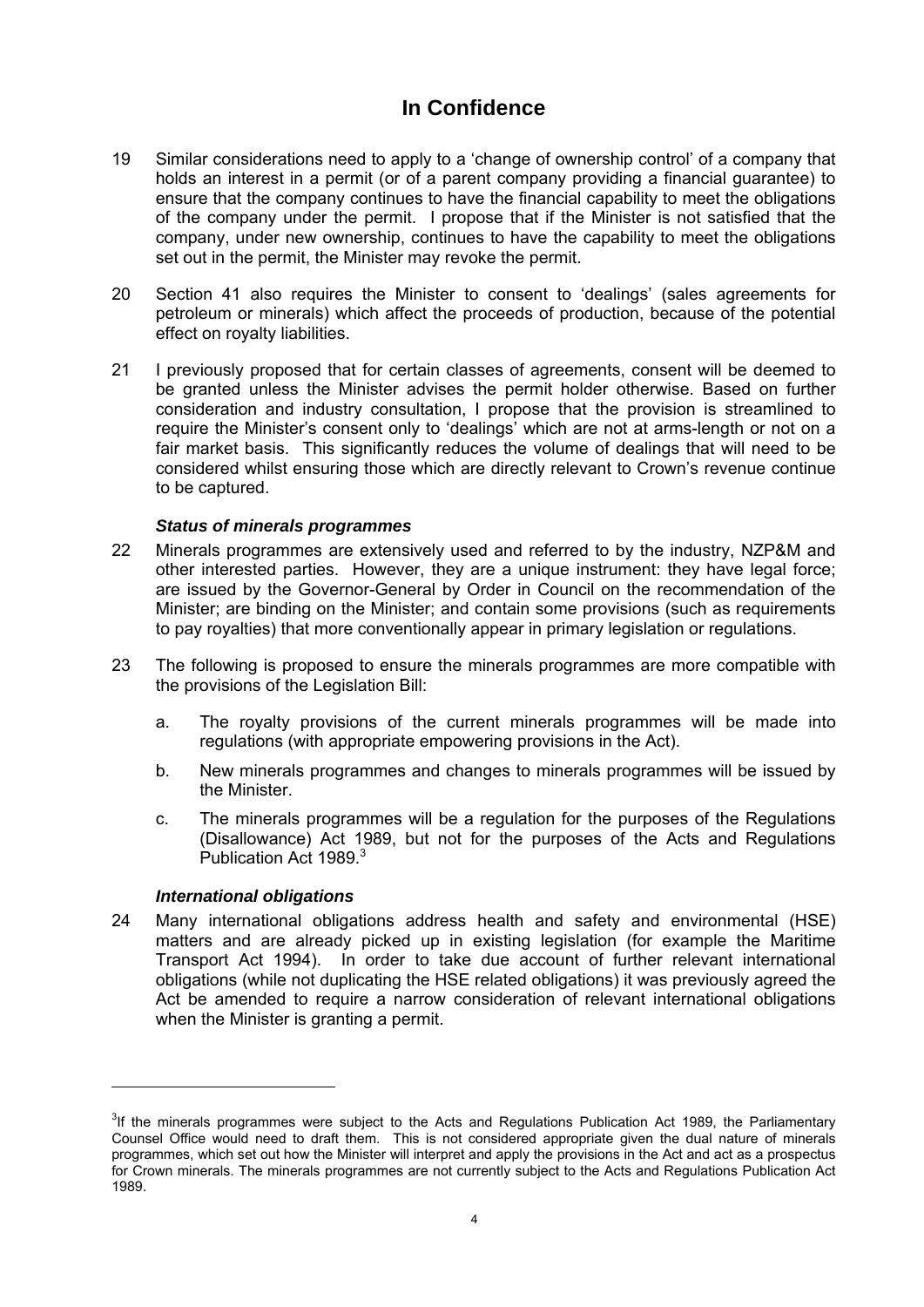- 25 Further consideration has now been given to this issue. My view is that instead of considering international obligations when granting permits, the relevant obligations should be given effect where most appropriate, e.g. at the block selection stage, or when making decisions on exclusion of protected land. For example, international obligations relating to outer continental shelf revenues are best dealt with before deciding to proceed with an outer shelf block offer. This more targeted approach ensures obligations are considered where they can be best given effect.
- 26 [Legally privileged]

#### **Iwi requests for further amendments to the draft Bill**

- 27 Through the consultation process, iwi advisors have reiterated a number of key issues remain outstanding which require further engagement. These include Crown ownership of minerals; the Crown's right to be decision-maker; and the right of the Crown to collect royalties. As previously stated, these matters are outside the scope of the review.
- 28 Technical advisors working on behalf of the Iwi Leader's Forum have expressed their disappointment that the Bill does not include legislative requirements for iwi involvement in a number of processes.
- 29 These matters were canvassed in the previous Cabinet paper and my view remains that they are in essence about improving how the Crown implements the Act and minerals programmes, rather than the Act itself. As such, these can be addressed through actions the Crown can take at an operational level, and in improving how engagement with industry is facilitated.
- 30 The areas where the Iwi Leader's Forum suggests changes to the Bill, and comments in relation to each, are described below:
	- a. Iwi involvement in the Health and Safety and Environmental assessment of permit applicants.

*The primary considerations in permit award are technical and financial capability of the applicant to deliver a high quality work programme and pay royalties to the Crown. Officials will also consider applicants' health and safety and environmental capability, drawing on expertise across government. Such assessment is best undertaken by those with specific technical expertise.* 

*Given the importance of positive local relationships, when awarding permits I expect NZP&M to broker initial engagement between permits holders and local iwi. The Ministry of Business, Innovation and Employment is also working with the industry and iwi to establish best practice guidelines for iwi/industry engagement.* 

b. Iwi involvement in the annual work programme meetings between regulators and permit holders.

> *I* do not believe that it is appropriate or practical for iwi to participate in the *annual work programme meetings. I expect NZP&M to meet regularly with iwi whose rohe overlap allocated permits in order to actively monitor how engagement by permit holders and iwi is progressing. This will also help build more robust relationships between NZP&M and iwi.*

c. Iwi involvement in annual reporting by permit holders to the Crown on iwi engagement.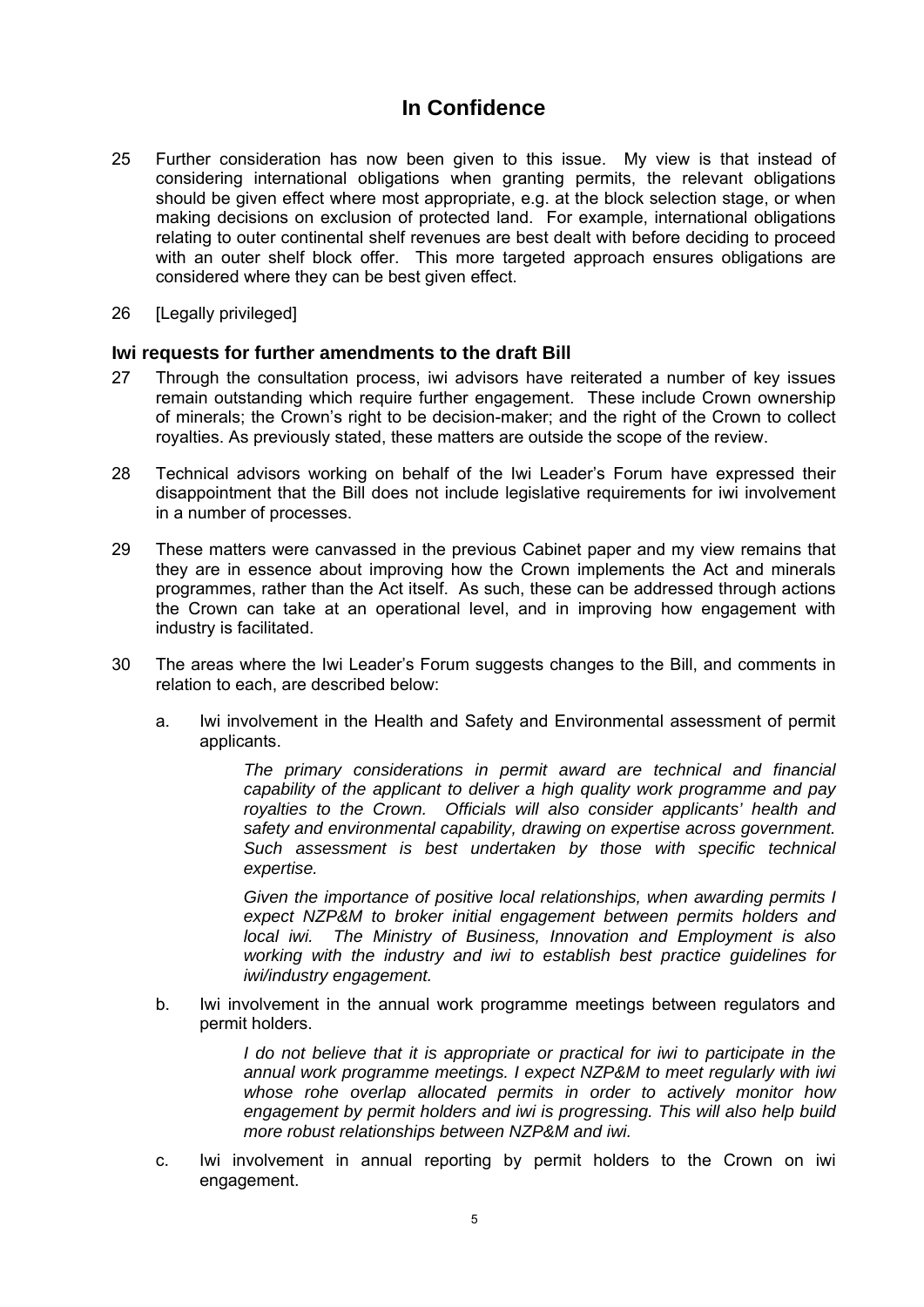*Cabinet has approved a requirement under the Act for Tier 1<sup>4</sup> permit holders to report annually on the engagement that they have undertaken with iwi. This is reflected in the draft Bill. I intend to make it clear in the minerals programmes that I expect this information to be shared with iwi.* 

- 31 In addition, the Ministry will continue to improve its in-house engagement practices. The Ministry will be:
	- a. Proactively engaging with affected iwi on the planning of blocks for competitive tenders.
	- b. Engaging with iwi whose rohe overlap with existing permits to hear their views on how activities are progressing.
	- c. Engaging with the technical advisors from the Oil and Minerals Group under the Iwi Leaders Forum on the preparation of the new minerals programmes.
	- d. Consulting with iwi on the new minerals programmes.
	- e. Giving greater weight to Crown Minerals Protocols and other relationship arrangements developed as part of Treaty Settlements when engaging with relevant groups.
	- f. Working more closely with the Office of Treaty Settlements.
- 32 Whilst I am confident that these changes have the potential to significantly improve the relationships between the Crown, iwi, and permit holders, the Iwi Leader's Forum consider changes to the Bill the cover the issues described in paragraph 29 above "an absolute minimum" and are therefore likely to remain disappointed with the Bill in its current form.
- 33 In its report on Wai 796 (Petroleum Claims)<sup>5</sup>, the Waitangi Tribunal found there to be systemic breaches of the principles of the Treaty of Waitangi through the entire management regime for petroleum. More specifically, the Tribunal identified significant gaps in the Crown's consultation and engagement processes for Crown minerals.
- 34 I am confident that the new minerals programmes will improve how the Crown engages with iwi on Crown minerals, without requiring further changes to the Bill or establishing additional processes outside the regime, e.g. establishing a Maori Advisory Committee to provide advice and Maori perspectives directly to the Minister of Energy and Resources in making policy and permitting decisions.

### **Other matters**

1

35 The Petroleum Exploration and Production Association of New Zealand (PEPANZ)has recently raised a concern about the lack of protection from disruptive actions that is available for seismic survey vessels. PEPANZ notes that this issue has been raised by a number of their members.

 $<sup>4</sup>$  Tier 1 operations are high risk high return operations that will be subject to more active permit management. Tier 1</sup> includes all petroleum and coal operations, and any other operations above specified thresholds. <sup>5</sup>

<sup>&</sup>lt;sup>5</sup> 'The Report on the Management of the Petroleum Resource', Waitangi Tribunal Report 2011.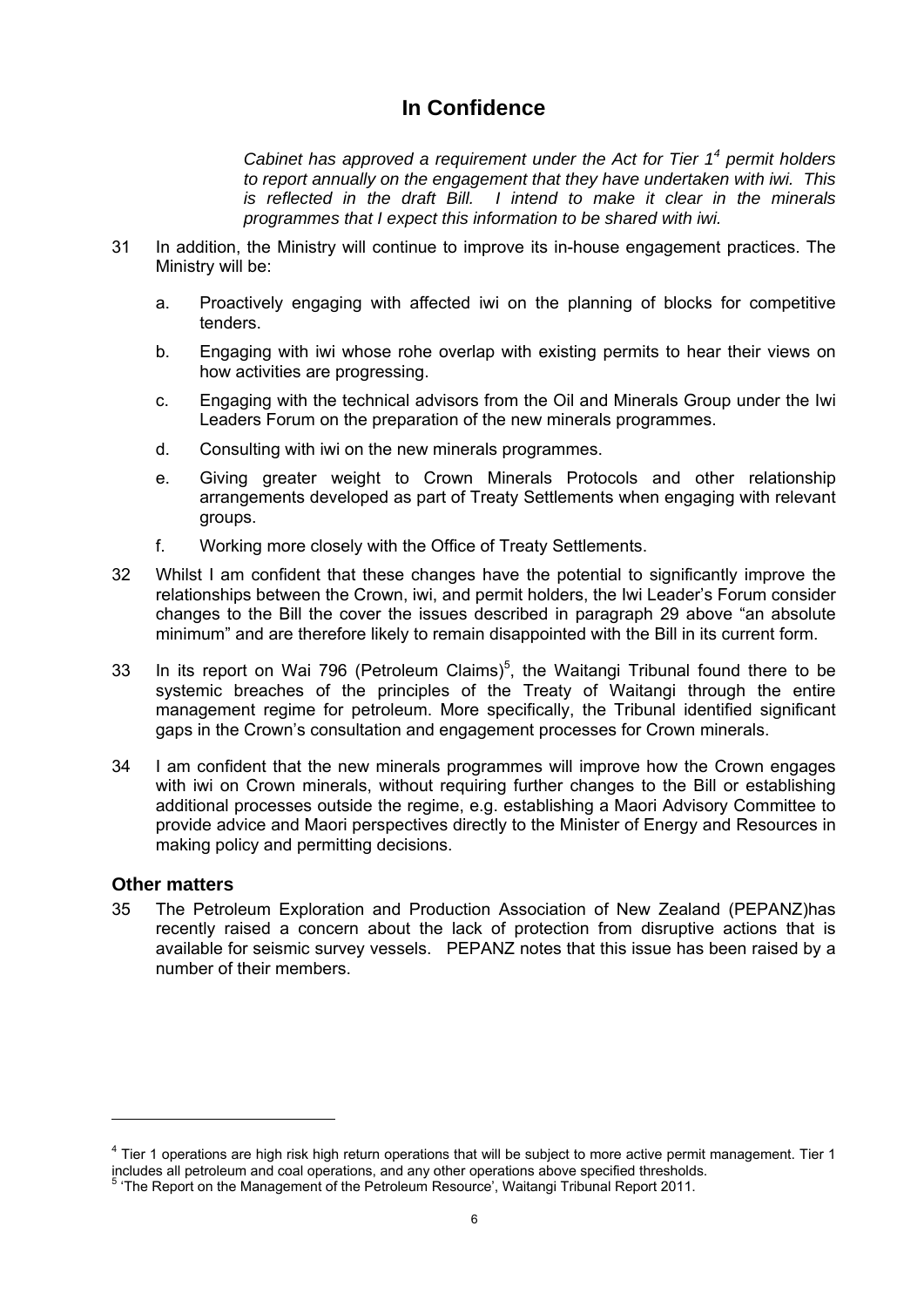- 36 The Continental Shelf Act allows exclusion zones to be designated around fixed structures and associated mobile facilities. It is an offence to enter the exclusion zone. This is likely to be adequate protection for offshore petroleum drilling and production activities. However, such provision does not currently exist for vessels undertaking seismic surveys. The Maritime Protection Legislation Bill might be an appropriate mechanism to add provisions for exclusion zones around seismic survey vessels.
- 37 I agree that this is an issue worth considering further. I therefore suggest further work be undertaken on this issue by the Minister of Transport and reported back to Cabinet on opportunities to address this issue in the Marine Protection Legislation Bill.

## **Consultation**

38 The following agencies have been consulted on this paper: The Treasury, Ministry for the Environment, Environmental Protection Authority, Ministry of Transport, Maritime New Zealand, Department of Internal Affairs, Inland Revenue Department, Ministry of Justice, Office of Treaty Settlements, Ministry of Foreign Affairs and Trade, Department of Conservation, Ministry for Primary Industries, Te Puni Kōkiri, Crown Law (on international obligations) and the Department of Prime Minister and Cabinet.

### **Financial Implications**

39 There are no financial implications.

### **Human Rights**

40 The Bill will be reviewed by the Ministry of Justice for consistency with the Human Rights Act 1993 and the New Zealand Bill of Rights Act 1990.

### **Legislative Implications**

41 The proposals for new and amended policies in this paper will be incorporated into the Crown Minerals (Permitting and Crown Land) Bill which I intend to submit to the Cabinet Legislation Committee for approval for introduction in September 2012.

### **Regulatory Impact Analysis**

- 42 Regulatory impact analysis requirements apply to the proposals for simplification and strengthening of revocation procedures.
- 43 A regulatory impact statement on this matter has been prepared and is attached to this Cabinet paper.

## **Quality of the Impact Analysis**

44 The Ministry's Regulatory Impact Assessment Panel has reviewed the Regulatory Impact Statement (RIS) and considers that the information and analysis summarised in the RIS partially meets the quality assurance criteria. The costs and benefits have been assessed, but this is based on qualitative judgements due to the limited empirical information available on the effect of the proposed changes to appeal rights.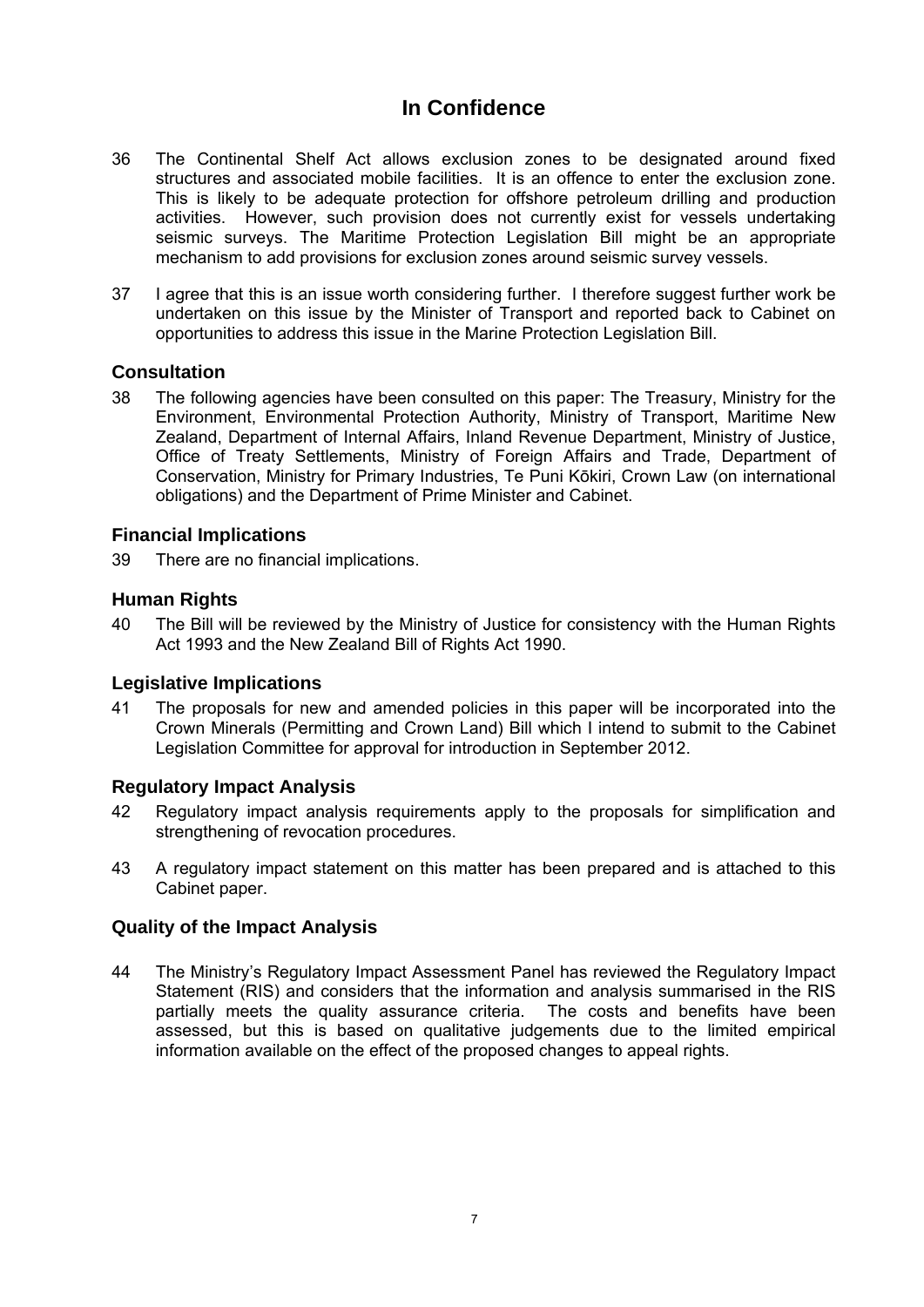## **Consistency with Government Statement on Regulation**

- 45 I have considered the analysis and advice of my officials, as summarised in the attached Regulatory Impact Statement and I am satisfied that, aside from the risks, uncertainties and caveats already noted in this Cabinet paper, the regulatory proposals recommended in this paper:
	- a. Are required in the public interest
	- b. Will deliver the highest net benefits of the practical options available, and
	- c. Are consistent with our commitments in the Government Statement on Regulation.

### **Publicity**

- 46 I do not propose to make specific announcements on the matters in this Cabinet paper. I will make a general public announcement on the contents of the Bill when it is introduced.
- 47 There will be a high level of public interest in proposed changes to the Crown Minerals Act regime and associated decisions. I therefore propose to proactively release at an appropriate time:
	- a. This paper and associated Cabinet decisions.
	- b. All the submissions received on the discussion paper.
- 48 Key messages and FAQs will be prepared by the Ministry in support of this release. The release will be subject to consideration of any information that would be withheld if the information had been requested under the Official Information Act 1982.

## **Recommendations**

The Minister of Energy and Resources recommends that the Committee:

- 1 **note** that on 25 July 2012 the Cabinet Economic Growth and Infrastructure Committee made decisions on proposed amendments to the Crown Minerals Act 1991 and the associated minerals programmes [EGI Min(12) 15/4];
- 2 **note** that the Crown Minerals (Permitting and Crown Land) Bill is expected to be submitted to the Cabinet Legislation Committee for approval for introduction in September 2012;

### *Further policy amendments*

- 3 **note** that several further amendments to the Crown Minerals Act 1991 and the minerals programmes are proposed as a consequence of drafting processes;
- 4 **note** that the Technical Advisors working on behalf of the Iwi Leader's Forum have expressed their disappointment with the draft Crown Minerals (Permitting and Crown Land) Amendment Bill;
- 5 **note** the concerns expressed by Technical Advisors working on behalf of the Iwi Leader's Forum can be addressed through actions the Crown can take at an operational level, and in improving how engagement with industry is facilitated;
- 6 **agree** that revocation procedures for permits be simplified, in line with Australian provisions, to: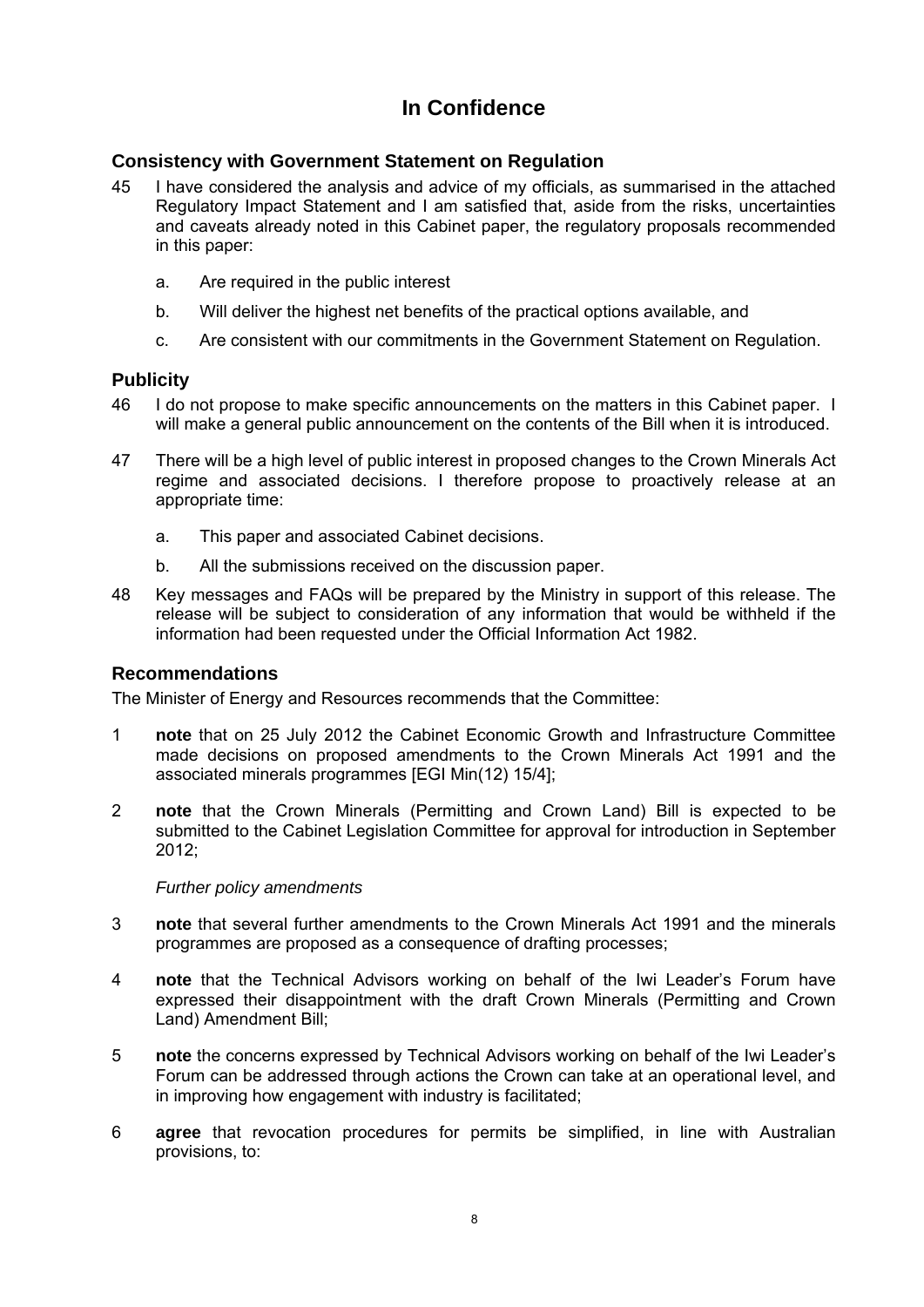- 6.1 allow revocation for contravention of a condition of a permit, the Act or the regulations or non-payment of monies owing to the Crown 90 days after the due date;
- 6.2 require the Minister of Energy and Resources to provide a notice of intention to revoke to a permit holder, with reasons;
- 6.3 provide 20 working days for a permit holder to remedy the breach or to make any comments which it wants the Minister of Energy and Resources to consider before making a final decision;
- 7 **note** that the Australian regime for offshore petroleum does not provide appeal rights against a decision by Ministers to revoke a permit;
- 8 **agree** that appeal rights on revocation decisions be limited to points of law, in line with the Exclusive Economic Zone and Continental Shelf (Environmental Effects) Bill;
- 9 **agree** that a permit may be revoked where the Minister of Energy and Resources is not satisfied that a company with an interest in a permit remains capable of meeting its obligations under the permit following a change of ownership control of the company or of a parent company providing a financial guarantee to the company;
- 10 **agree** that, as part of a general tightening up of criteria for consenting toa change of conditions to a permit, the following provisions in the Crown Minerals Act 1991 be deleted:
	- 10.1 section 38, which requires a permit holder to have "substantially complied" with the conditions of a permit before consent can be given to a change of conditions;
	- 10.2 section 2(3), which provides exemption and excusal provisions to section 38;
- 11 **agree** that the Minister of Energy and Resources will only need to consent to 'dealings' (sales agreements for petroleum and minerals) which are not at arms-length or not at fair market prices;
- 12 **agree** that minerals programmes be:
	- 12.1 regulations for the purposes of the Regulations (Disallowance) Act 1989, but not for the purposes of the Acts and Regulations Publication Act 1989;
	- 12.2 issued by the Minister of Energy and Resources;
- 13 **agree** that royalty provisions, which are currently set out in minerals programmes, be made into regulations, with appropriate empowering provisions in the Crown Minerals Act 1991;
- 14 **agree** that a specific requirement for the Minister of Energy and Resources to consider international obligations before granting a permit is not required;